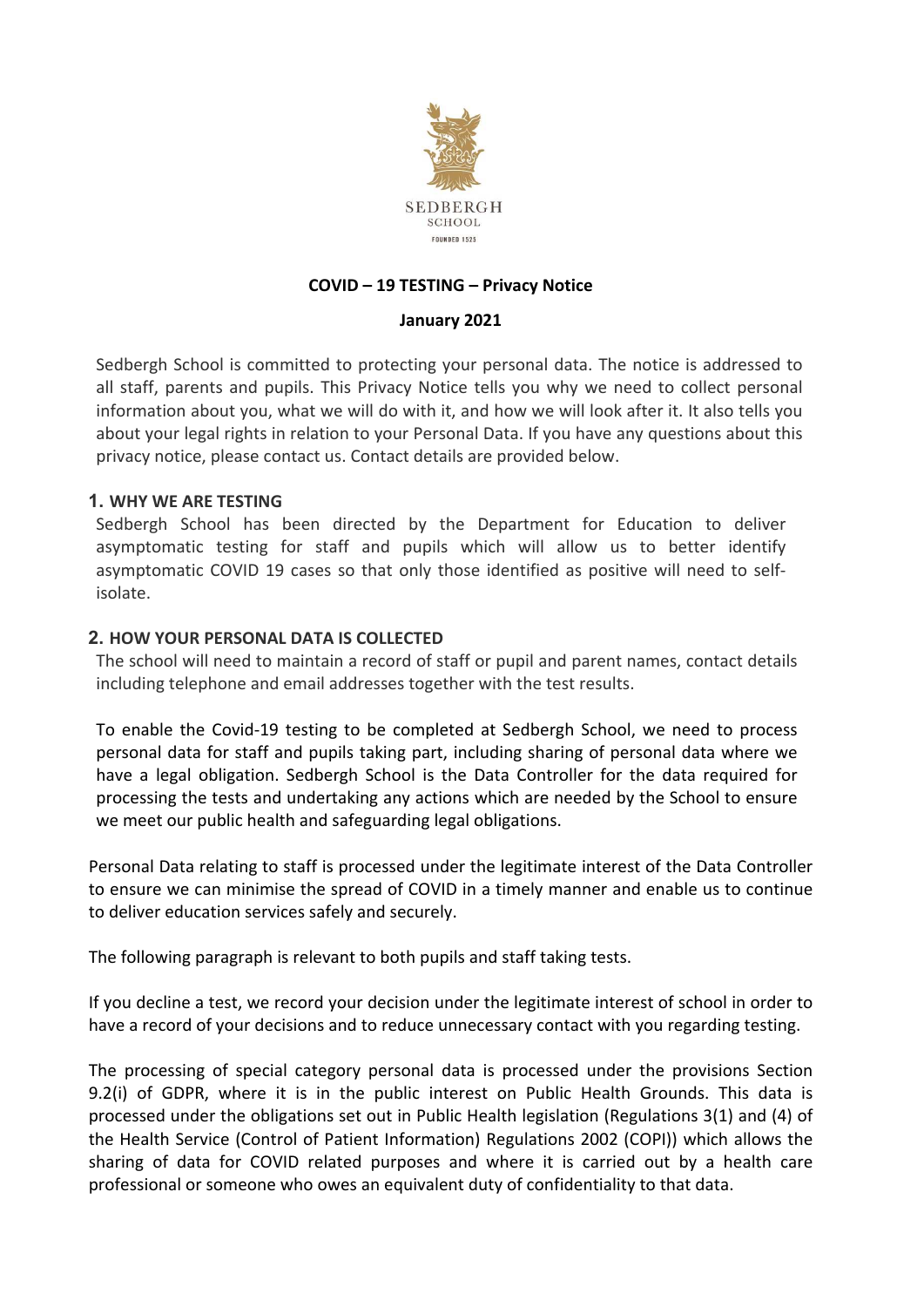Data Controllership is then passed to the Department for Health and Social Care (DHSC) for all data that we transfer about you and your test results to them. For more information about what they do with your data please see the Test and Trace Privacy Notice. The establishment remains the Data Controller for the data we retain about you.

## **3. PERSONAL DATA INVOLVED IN THE PROCESS**

We use the following information to help us manage and process the tests:

- Name
- Date of birth (and year group)
- Gender
- Ethnicity
- Home postcode
- Email address
- Mobile number
- Unique barcode assigned to each individual test and which will become the primary reference number for the tests
- Test result
- Parent/guardians contact details (if required)

We will only use information that is collected directly from you specifically for the purpose of the tests, even if you have previously provided us with this information.

## **4. HOW WE STORE YOUR PERSONAL INFORMATION**

The information will only be stored securely in your HR Record whilst it is needed. It will also be entered directly onto DHSC digital services for the NHS Test and Trace purposes. Schools/colleges will not have access to the information on the digital service once it has been entered.

### **5. PROCESSING OF PERSONAL DATA RELATING TO POSITIVE TEST RESULTS**

The member of staff, pupil, or parent (depending on contact details provided) will be informed of the result by the School and advised how to book a confirmatory test.

We will use this information to enact their own COVID isolation processes without telling anyone who it is that has received the positive test.

The information will be transferred to DHSC, who will share this with the NHS, GPs. PHE and the Local Government will use this information for wider test and trace activities as well as statistical and research purposes.

This information is processed and shared under obligations set out in Public Health legislation under Regulations 3(1) and (4) of the Health Service (Control of Patient Information) Regulations 2002 (COPI) which allows the sharing of data for COVID related purposes. This information will be kept by the School for as long as necessary and by the NHS for 8 years.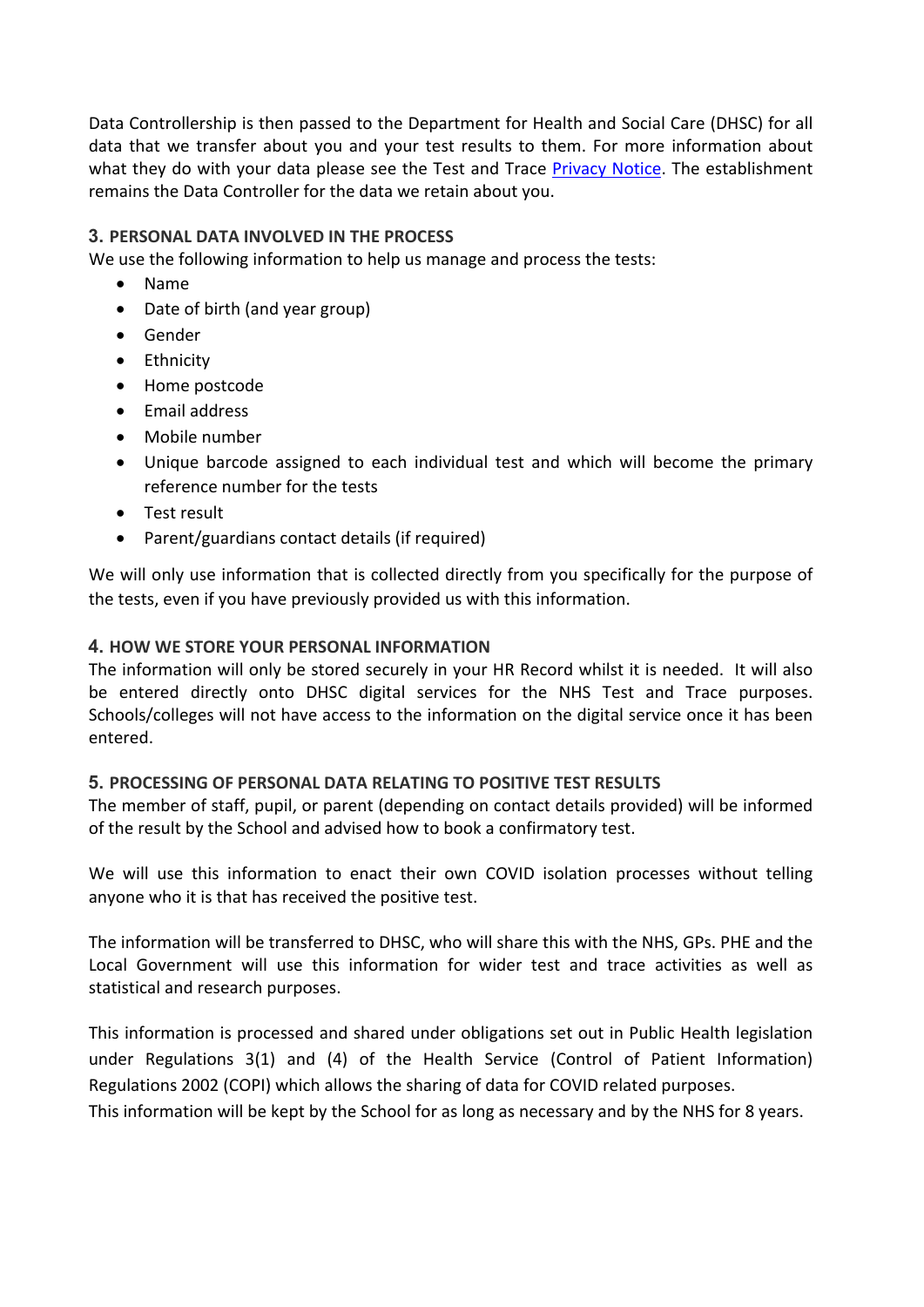# **6. PROCESSING OF PERSONAL DATA RELATING TO NEGATIVE TEST RESULTS**

We will record a negative result and the information transferred to DHSC, NHS. PHE and the Local Government who will use the information for statistical and research purposes.

This information is processed and shared under obligations set out in Public Health legislation under Regulations 3(1) and (4) of the Health Service (Control of Patient Information) Regulations 2002 (COPI) which allows the sharing of data for COVID related purposes.

## **7. PROCESSING OF PERSONAL DATA RELATING TO DECLINING A TEST**

We will record that you have declined to participate in a test and this information will not be shared with anyone.

## **8. DATA SHARING PARTNERS**

The personal data associated with test results will be shared with

- DHSC, NHS, PHE  $-$  to ensure that they can undertake the necessary Test and Trace activities and to conduct research and compile statistic about Coronavirus.
- Your GP to maintain your medical records and to offer support and guidance as necessary
- Local Government to undertake local public health duties and to record and analyse local spreads.

## **9. YOUR RIGHTS**

Under data protection law, you have rights including:

**Your right of access** - You have the right to ask us for copies of your personal information.

**Your right to rectification** - You have the right to ask us to rectify personal information you think is inaccurate. You also have the right to ask us to complete information you think is incomplete.

**Your right to erasure** - You have the right to ask us to erase your personal information in certain circumstances.

**Your right to restriction of processing** - You have the right to ask us to restrict the processing of your personal information in certain circumstances.

**Your right to object to processing** - You have the right to object to the processing of your personal information in certain circumstances.

**Your right to data portability** - You have the right to ask that we transfer the personal information you gave us to another organisation, or to you, in certain circumstances. You are not required to pay any charge for exercising your rights. If you make a request, we have one month to respond to you.

Please contact Tony Roberts, Bursar (Compliance) tr@sedberghschool.org 07967 326458 if you wish to make a request.